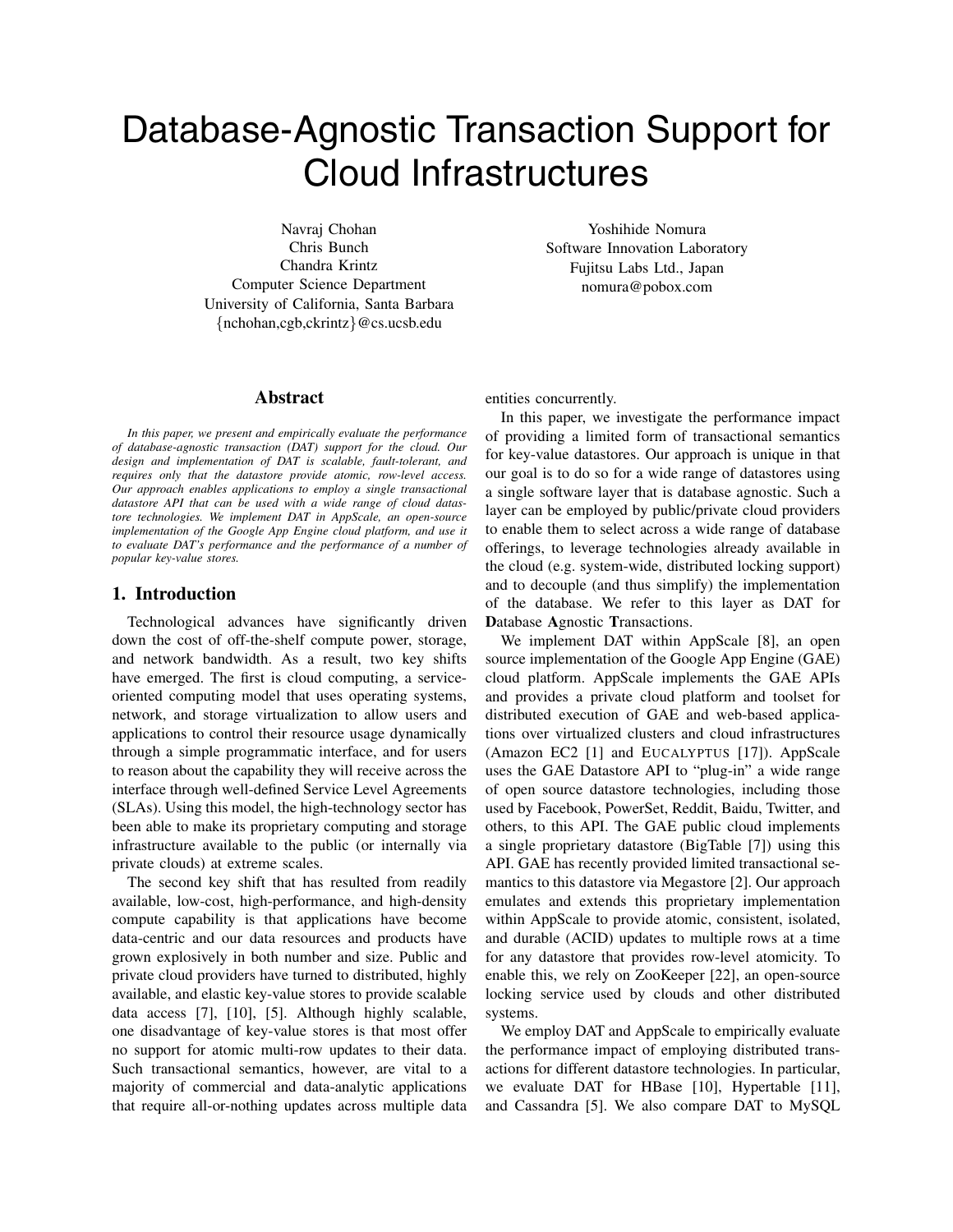Cluster [16] which provides built-in transactional support (although with more extensive functionality). In summary, with this paper, we contribute:

- <sup>∙</sup> An explanation of the transactional programming model in AppScale and GAE,
- <sup>∙</sup> An implementation of an ACID software layer for clouds that is database agnostic, and
- <sup>∙</sup> A performance evaluation of DAT and a comparison of its use across multiple datastores popular in public and private cloud systems.

In the following sections, we describe how AppScale and DAT provides database abstraction and agnosticism. In Section 2 and Section 3, we detail the design and implementation of DAT, respectively. We then present an evaluation of DAT for different datastores in Section 4, present related work in Section 5, and conclude in Section 6.

## **2. Database Abstraction**

DAT is a database-agnostic transaction layer for cloud platforms that facilitates the use of a single API through which different datastore implementations can be instantiated. Such a layer enables application portability (programs can use different datastores with transactional semantics without modification), to compare datastores empirically, and to ensure that transactional semantics are available regardless of whether the underlying datastore provides them. Separating the transactional layer from the datastore also simplifies the datastore implementation.

The trade-off of such a separation of concerns, however, is the level of indirection that such separation requires and the lack of a tight coupling between transactional support and the datastore; both of which may introduce overhead. To evaluate whether it is possible to provide such an abstraction layer while maintaining efficiency and scalability, we implement the DAT layer within the open source cloud platform AppScale [8]. AppScale is an open source implementation and extension of the Google App Engine (GAE) cloud platform. It supports a number of different open source and proprietary distributed database technologies using a similar abstraction for datastore access. We extend this API and AppScale to implement DAT.

The AppScale/GAE Datastore API provides a put-get interface that is similar to those employed by a number of non-relational datastore technologies. The API consists of the *put*, *get*, *delete*, and *query* operations. Queries are limited to filters which can be applied through the use of range queries (start and end keys of indexes) and have a limited subset of functionality from standard SQL. The DAT layer extends this API with support for begin/end transaction (run in transaction in GAE terminology).

We have implemented this API in a modular and pluggable fashion using a variety of datastore technologies. In this paper, we focus on Cassandra, HBase, Hypertable, and MySQL Cluster. These datastores are representative of others and represent different points in the design space of database technologies (peer-to-peer vs master/slave, implementation languages, maturity, etc.) Even though MySQL Cluster provides support for relational queries, we use it as a key-value store like all the others.

The data values that AppScale stores in the datastore are entities (data objects) as defined by GAE [20]. Each entity has a key object; AppScale stores each entity according to its key as a serialized protocol buffer [19].

#### **2.1. DAT Assumptions**

We make three key assumptions in the design of our DAT layer. First, we assume that each of the underlying datastores provide strong consistency. Each of the AppScale datastores implement a strongly consistent configuration option, which we employ. HBase, Hypertable, and MySQL Cluster are all strongly consistent. Cassandra, which is known for its eventual consistency, is also configurable for strong consistency by dictating how many replicas must be written before confirming the write. Second, we assume that any datastore that plugs into the DAT layer provides row-level atomicity. All the datastores we have evaluated provide row-level atomicity, where any updates to a row's columns are all or nothing. Third, we assume that there are no global or table-level transactions; instead, transactions can be performed across a set of related entities. We impose this restriction for scalability purposes, specifically to avoid slow, coarse-grain locking across large sections or tables of the datastore.

To enable multi-entity transactional semantics, we employ the notion of entity groups as implemented in GAE [20]. Entity groups consist of one or more entities, all of whom share the same ancestor, which are specified programmatically. For example, the Python code for an application that specifies such a relationship looks as follows:

```
class Parent(db.Model):
 balance = db.IntegerProperty()
class Child(db.Model):
 balance = db.IntegerProperty()
p = Parent(key_name="Alice")
c = Child(parent=p, key_name="Bob")
```
A class is a model that defines a kind, an instance of a kind is an entity, and an entity group consists of a set of entities that share the same root entity or ancestor. In addition, entity groups can consist of multiple kinds. A entity group defines the transactional boundary between entities.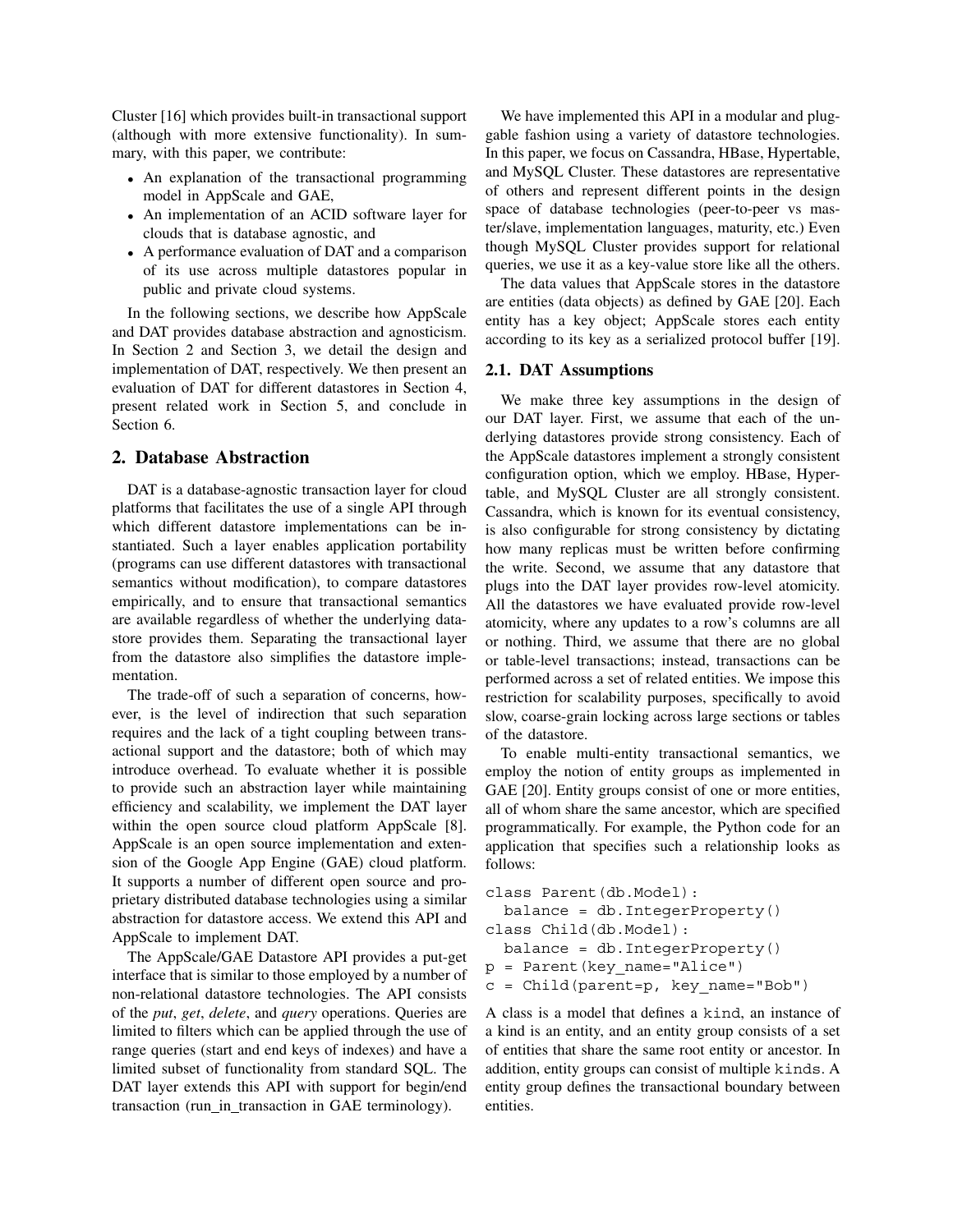The keys for each of these entities are app\_id∖Parent: Alice, and app\_id∖Parent:Alice\Child:Bob for  $p$  (Alice) and  $c$  (Bob), respectively. A root entity is an entity without a parent attribute. Alice is a root entity with its attributes being: type (kind), key\_name (a reserved attribute) and balance. The key of a non-root entity, such as Bob, contains the name of the application and the entire path of its ancestors, which for this example consists of only Alice, but it is possible to have a higher level hierarchy of entities as well. The application ID is prepended to each key to enable multitency for datastores which do not allow for dynamic table creation and share one key space (i.e., Cassandra as of version 0.68), which is required when new applications are uploaded.

A transactional workflow in which a program transfers some monetary amount from the parent entity to the child entity is specified programmatically as:

```
def give allowance(src, dest, amount)
  def tx()
    p = Parent.get_by_key_name(src)
    c = Child.get_by_key_name(dest)
    p.balance = p.account - amount
    p.put()
    c.balance = c.balance + amount
    c.put()
  db.run_in_transaction(tx)
```
A transaction may compose *gets*, *puts*, *deletes* and *queries* within a single entity group. Any entity without a parent entity is a root entity; a root entity without child entities is alone in an entity group. Once entity relationships are specified they cannot be changed.

#### **2.2. DAT Semantics**

The DAT layer enforces ACID (atomicity, consistency, isolation, and durability) semantics for each transaction. To enable this, we use multi-version concurrent control (MVCC) [3]. When a transaction completes successfully, the system attempts to commit any changes that the transaction procedure made and updates the *valid version number* (the last committed value) of the entity in the system. The operations *put* or *delete* outside of a programmatic transaction are transparently handled as transactions. If a transaction cannot complete due to a program error or lock timeout, the system rolls back any modifications that have been made, i.e., DAT restores the last valid version of the entity.

A read (*get*) outside of a programmatic transaction accesses the valid version of the entity, i.e., reads have "read committed" isolation. Within a transaction, all operations have serialized isolation semantics, i.e., they see the effects of all prior operations. Operations outside of transactions and other transactions see only the latest valid version of the entity.

GAE and our implementation has its own set of tradeoffs. GAE implements transactions using optimistic concurrency control [4]. If a transaction is running, and another one begins on the same entity group, the prior transaction will discover its changes have been disrupted, forcing a retry. An entity group will experience a drop in throughput as contention on a group grows. The rate of serial updates on a single root entity, or an entity group depends on the update latency and contention, and ranges from 1 to 20 updates per second [2].

We instead associate each entity group with a lock. DAT attempts to acquire the lock for each transaction on the group. DAT will retry three times (a default, configurable setting) and then throw an exception if unsuccessful. In contrast to GAE, we provide a set amount of throughput regardless of contention depending on the length of time the lock is held before being released. A rollback for an active transaction for an entity group does not get triggered when a new transaction attempts to commence for that same group as it does for GAE, but a transaction must acquire the lock in DAT before moving forward, a restriction GAE does not have. For future work we will do a direct comparison under high load to see the effectiveness of both design decisions. In practice, our locking mechanism has worked well and has given sufficient throughput.

# **3. DAT Implementation**

To implement the DAT layer within AppScale, we provide support for entities, an implementation of the programmatic datastore interface for transactions (run\_in\_transaction), and multi-version consistency control and distributed transaction coordination (global state maintenance and locking service). To support entities, we extend the AppScale key-assignment mechanism with hierarchical entity naming and implement entity groups. Each application that runs in AppScale owns multiple entity tables, one for each entity kind it implements. We create each entity table dynamically when a *put* is first invoked for a new entity type. In contrast, GAE designates a table for all entity types, across all applications. We chose to create tables for each entity kind to provide additional isolation between applications.

We implement an adaptation of multi-version consistency control to manage concurrent transactions. Typically timestamps on updates are used to distinguish versions [3]. However, not all datastores implement timestamp functionality. We thus employ a different, database agnostic, approach to maintaining version consistency. First, with each entity, we assign and record a version number. This version number is updated each time the entity is updated. We refer to this version number as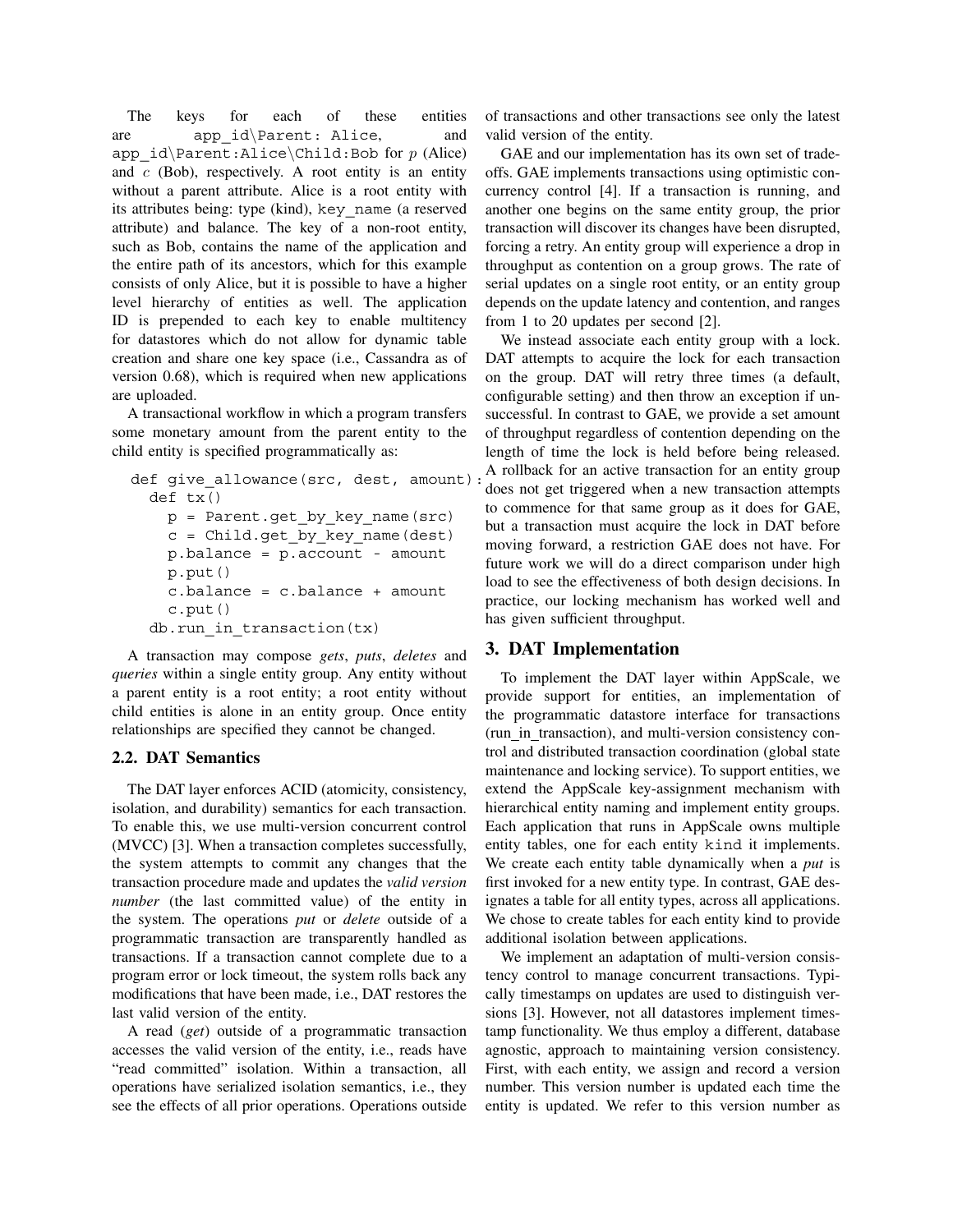the *transaction ID* since an update is associated with a transaction. We maintain transaction IDs using a counter per application. Each entry in an entity table contains a serialized protocol buffer and transaction ID.

To enable multiple concurrent versions of an entity, we use a single table, which we call the *journal*, to store previous versions of an entity. We append the transaction ID (version number) to the entity row key (in AppScale it is the application ID and the entity row key) which we use to index the journal.

#### **3.1. Distributed Transaction Coordinator**

To enable distributed, concurrent, and fault tolerant transactions, the DAT layer implements a Distributed Transaction Coordinator (DTC). The DTC provides global and atomic counters, locking across entity groups, transaction blacklisting support, and a verification service to guarantee that accesses to entities are made on the correct versions. The DTC enables this through the use of ZooKeeper [22], an open source, distributed directory service that maintains consistent and highly available access to data using a variant of the Paxos algorithm [15], [6]. The directory service allows for arbitrary paths to be created, where both leaves and branches can hold values.

The API for the DTC is

- <sup>∙</sup> txn\_id getTransactionID(app\_id)
- <sup>∙</sup> bool acquireLock(app\_id, txn\_id, root\_key)
- <sup>∙</sup> void notifyFailedTransaction(app\_id, txn\_id)
- <sup>∙</sup> txn\_id getValidTransactionID(app\_id, previous\_txn\_id, row\_key)
- <sup>∙</sup> bool registerUpdateKey(app\_id, current txn id, target txn id, entity\_key)
- <sup>∙</sup> bool releaseLock(app\_id, txn\_id)
- <sup>∙</sup> block\_range generateIDBlock(app\_id, root\_entity\_key)

The DAT layer intercepts and implements each transaction made by an application (*put*, *delete*, or programmatic transaction) as a series of interactions with the DTC via this API. A transaction is first assigned a transaction ID by the DTC (getTransactionID) which returns an ID with which all operations that make up the transaction are performed. Second, the DAT layer obtains a lock from the DTC (acquireLock) for the entity group over which the operation is being performed. For each operation, the DAT layer verifies that all entities accessed have valid versions (getValidTransactionID). For each *put* or *delete* operation, the DAT layer registers the operation with the DTC. This allows the DTC to keep track of which entities within the group are being modified, and, in the case where the application forces a rollback (applications can throw a rollback exception within the transaction function) or any type of failure, the DTC can successfully know what the current correct versions of an entity are. The API call of registerUpdateKey is how previous valid states are registered. This call takes as arguments the current valid transaction number, the transaction number which is attempting to apply changes, and the root entity key to specify the entity group.

When a transaction completes successfully or a rollback occurs (due to an error during a transaction, application exception, or lock timeout), the DAT layer notifies the DTC which releases the lock on that entity group, and the layer notifies the application appropriately. We set the default lock timeout to be 30 seconds (it is configurable). DAT notifies the application via an exception.

Transactions that start, modify an entity in the entity table, and then fail to commit or rollback due to a failure, thrown exception, or a timeout, are *blacklisted* by the system. If an application attempts to perform an operation that is part of a blacklisted transaction, the operation fails and DAT returns an exception to the application. Application servers which are issuing operations for a blacklisted transaction must retry their transaction under a new transaction ID. Any operations which were executed under a failed transaction are rolled back to the previous valid state.

Every operation employs the DTC for version verification. A get operation will fetch from an entity table which returns the entity and a transaction ID number. The DAT layer checks with the DTC whether the version is valid (i.e., is not on the blacklist and is not part of an uncommitted, on-going transaction). If the version is not valid, the DTC returns the valid transaction ID for the entity and the DAT layer uses this ID with the original key to read the entity from the journal. *Get* operations outside of a transaction are read-committed as a result of this verification (we do not allow for dirty reads). The result of a query must follow this step for each returned entity. Both GAE and AppScale recommend keeping your entity groups small as possible to enable scaling (parallellizing access across entity groups) and keeping bottlenecks to a minimum.

Lone *puts* and *deletes* are handled as if they were individually wrapped programmatic transactions. For a *put* or *delete* the previous version must be retrieved from the entity table. The version returned could potentially not exist because the entry was previously never written to and hence we assign it to zero. The version number is checked to see if it is valid, if it is not, the DTC returns the current valid number. The valid version number is used for registration to enable rollbacks if needed.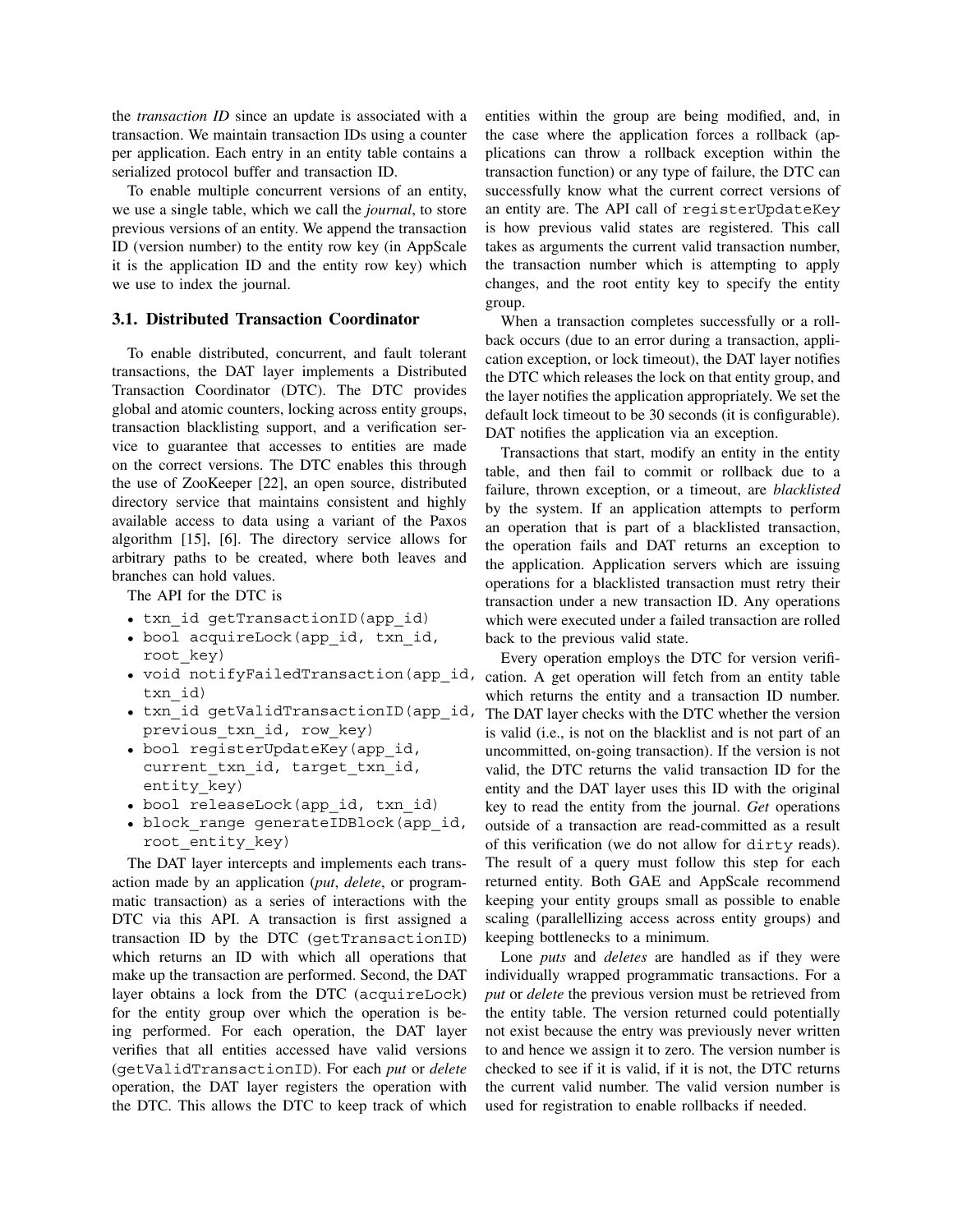

Fig. 1. Transaction sequence example for two puts.



Fig. 2. Structure of transaction metadata in ZooKeeper nodes.

Either using the original version (transaction ID) or the transaction ID returned from the DTC due to invalidation, the DAT layer creates a new journal key and journal entry (journal keys are guaranteed to be unique), registers the journal key with the DTC, and in parallel performs an update on the entity table. We overview these steps with an example in Figure 1 and show the DTC API being used during the lifetime of a transaction.

The DAT layer does not perform explicit *deletes*. Instead, we convert all *deletes* into *puts* and use a *tombstone* value to signify that the entry has been deleted. We place the tombstone in the journal as well to maintain a record of the current valid version. Any entries with tombstones which are no longer live are garbage collected periodically.

**3.1.1. ZooKeeper Configuration of the DTC.** We present the DTC implementation using the ZooKeeper node structure prefix tree (trie) in Figure 2. We store either a key name as a string (for locks and the blacklist) or use the node directly as an atomically updated counter (e.g., for transaction IDs). The tree structure is as follows:

<sup>∙</sup> /appscale/apps/app id/ids: counter for next available transaction IDs for root or child entities.

- <sup>∙</sup> /appscale/apps/app id/txids: current live transactions.
- <sup>∙</sup> /appscale/apps/app id/txids/blacklist: invalid transaction ID list.
- <sup>∙</sup> /appscale/apps/app id/validlist: valid transaction ID list.
- <sup>∙</sup> /appscale/apps/app id/locks: transaction entity groups.

The blacklist contains the transaction IDs that have failed due to a timeout, an application error, an exception, or an explicit rollback. The valid list contains the valid transaction IDs for blacklisted entities (so that we can find/retrieve valid entities).

Transactions implemented by the DAT layer provide transactional semantics at the entity group level. We implement a lock subtree that is responsible for mapping a transaction ID to the entity group it is operating on. The name of the lock is the root entity key and it stores the transaction ID. We store the locking node path in a child node of the transaction named "lockpath". Any new transaction that attempts to acquire a lock on the same entity group will see that this file exists which will cause the acquisition to fail. This lock node is removed when a transaction completes (via successful commit or rollback).

**3.1.2. Garbage Collection.** In some cases (application error, response time degradation, service failure, network partition, etc.), a transaction may be held for a long period of time or indefinitely. We place a maximum of 30 seconds on each lock lease acquired by applications. We update the value dynamically as needed. Furthermore, for performance reasons we use ZooKeeper's asynchronous calls where it does not break ACID semantics (i.e., removing nodes after completion of a transaction).

In the background, the DAT layer implements a garbage collection (GC) service. The service scans the transaction list to identify expired transaction locks (we record the time when the lock is acquired). The service adds any expired transaction to the blacklist and releases the lock. For correct operation with timeouts, the system is coordinated using NTP. Nodes which were not successfully removed by an asynchronous call to ZooKeeper are garbage collected during the next iteration of the GC.

The GC service also cleans up entities and all related metadata that have been deleted (tombstoned) within a committed transaction. In addition, journal entries that contain entities older than the current valid version of an entity are also collected. We do not remove nodes in the valid version list at this time.

We perform garbage collection every thirty seconds. There is one master garbage collector and multiple slaves checking to make sure the global "gclock" has not expired. If the lock has expired (it has been over 60 seconds since last being updated), a slave will take over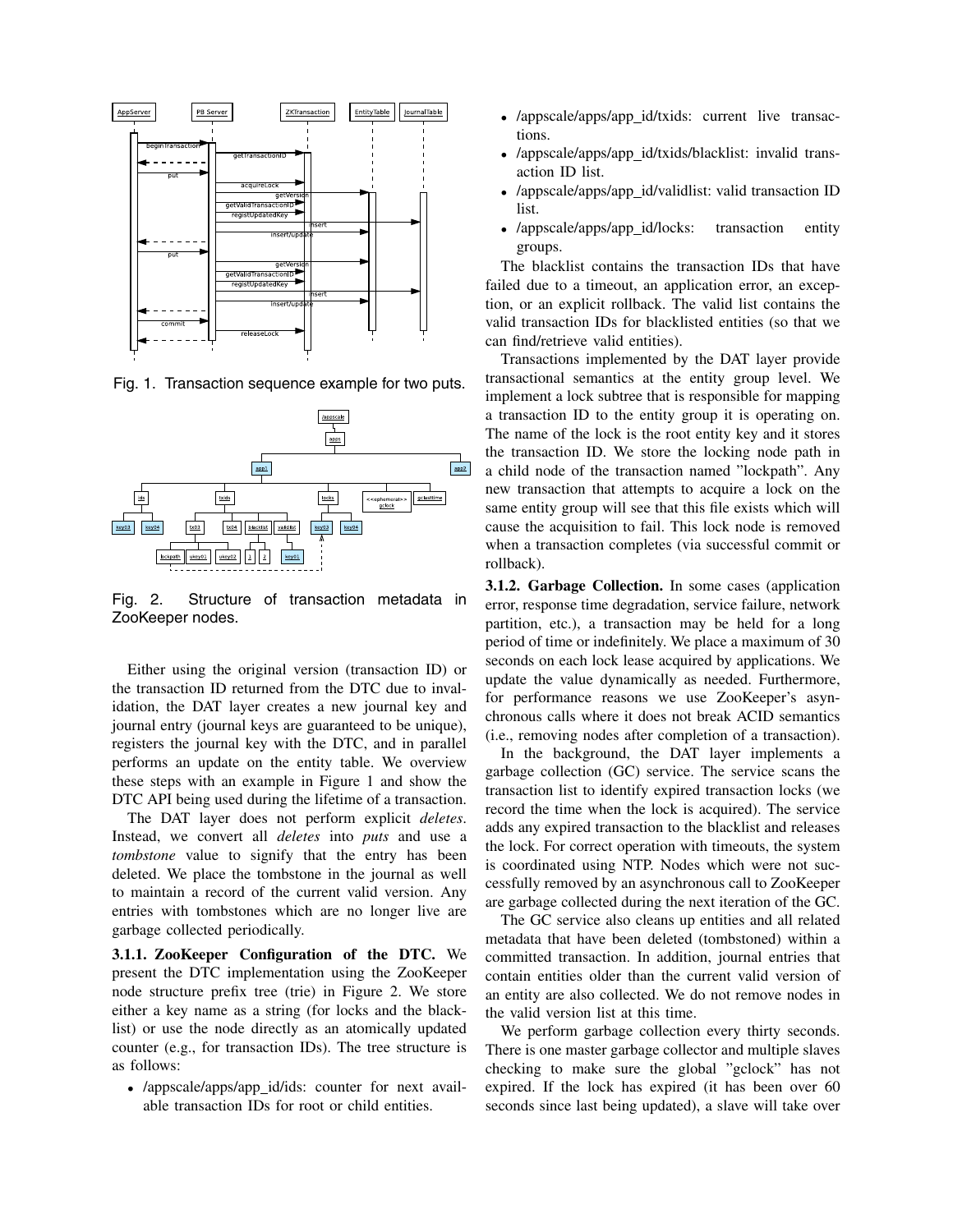as the master, and will now be in charge of periodically updating the "gclock". When a lock has expired, the master will receive a call back from ZooKeeper. At this point the master can try to refresh the lock, or if the lock has been taken, step down to a slave role.

#### **3.2. Fault Tolerance**

The DAT layer handles certain kinds of failures, excluding byzantine faults. The design of the DTC ensures that the worst case timing scenario does not leave the datastore in an inconsistent state ("Heisenbugs") [12]. A race condition can occur due to the distributed and shared nature of the access to the datastore. Take for example the following scenario:

- <sup>∙</sup> The DTC acquires a lock on an entity group
- <sup>∙</sup> It becomes slow or unresponsive
- <sup>∙</sup> The lock expires
- <sup>∙</sup> It perform an update to the entity table
- <sup>∙</sup> The DTC node silently dies

In this case, we must ensure that the entity is not updated (overwritten with an invalid version). These silent faults are detected using the transaction blacklist and valid versions are retrieved from the journal.

We address other types of failures using the lock leases. Locks which are held by a faulty service in the cloud will be released by the GC. We have considered employing an adaptive timeout on an application or service basis for applications/services that repeatedly timeout. That is, reduce the timeout value for the application/service – or for individual entity groups – in such cases to reduce the potential of delayed update access. Additional state would be required that would add overhead to lookup each timeout value per entity group or application. Currently the timeout is configurable upon initialization.

Our system is designed to handle complete system failures (power outages) in addition to single/multi node failures. All writes and deletes are issued to the datastore, each write persists on disk before acknowledgment. No transaction which has been committed is lost attaining full durability (granted at least one replica survived). Meta state is also replicated in ZooKeeper for full recovery as well as the transaction journal. Replication factor is configurable for all databases at initiation.

# **4. Evaluation**

We next employ AppScale and the DAT layer to evaluate how well different databases perform with transaction support. We first overview our benchmark application and experimental methodology, and then present our results.

For these experiments, AppScale employs Hadoop 0.20.2, HBase 0.89, Hypertable 0.9.4.3, MySQL Cluster 6.3.20, Cassandra 0.6.8. We execute AppScale using a private cluster and the Eucalyptus cloud infrastructure. Our Eucalyptus private cloud consists of 12 virtual machines with 4 cores, and 7.5 GB of RAM. Our clocks are synchronized across the cluster using the Linux tool ntpdate.

# **4.1. Benchmarking Application**

Our testing benchmark is a banking application which transfers money from one account to another. Each run has 100,000 accounts created. A request made to the system has a receiver account number, a sender account number, and the amount to be transferred. The implementation of how such a transfer ocurrs requires two separate transactional functions for App Engine and AppScale [9]. The first transaction subtracts the requested amount from the sender and creates a transfer record which is a child entity of the sender account. The second transaction adds the requested amount to the receiver and creates a transfer record signifying the successful receivable funds. Errors during the first transaction result in a failure to transfer the funds. Errors in the second transaction require a retry using a cron job which scans for incompleted transfers. Our results only consider a request a success if both transactions were successful.

Three machines serve to create concurrent request of 10, 100, 1,000, and 10,000. We measure the number of successful transactions and the latency (round trip time and application time) of the successful requests with 10 trials each. The replication factor was set to two and there were 20 application servers per node.

# **4.2. Results**

We first show our best performing datastore, Cassandra. Figure 3(a) shows Cassandra's average round trip time (RTT) along with the standard deviation for a varying size workload. The round trip time is the total time taken from the beginning of the HTTP request to when a successful response is received. The graph shows that as additional machines are added the RTT diminishes for all load levels 1,000 and below, while 10,000 sees little improvement in terms of latency due to the machines being overloaded. Figure 3(b) has the number of successful request given a certain workload. For concurrent workloads of 10, 100, and 1,000, we see a high success rate at 4 or more machines. The heaviest load shows linear growth for success rate as machines are added but because the machines are overwhelmed, average latency stays about the same.

Our next set of graphs show a comparison between different databases. The RTT comparison is not shown due to space constraints, but followed a very similar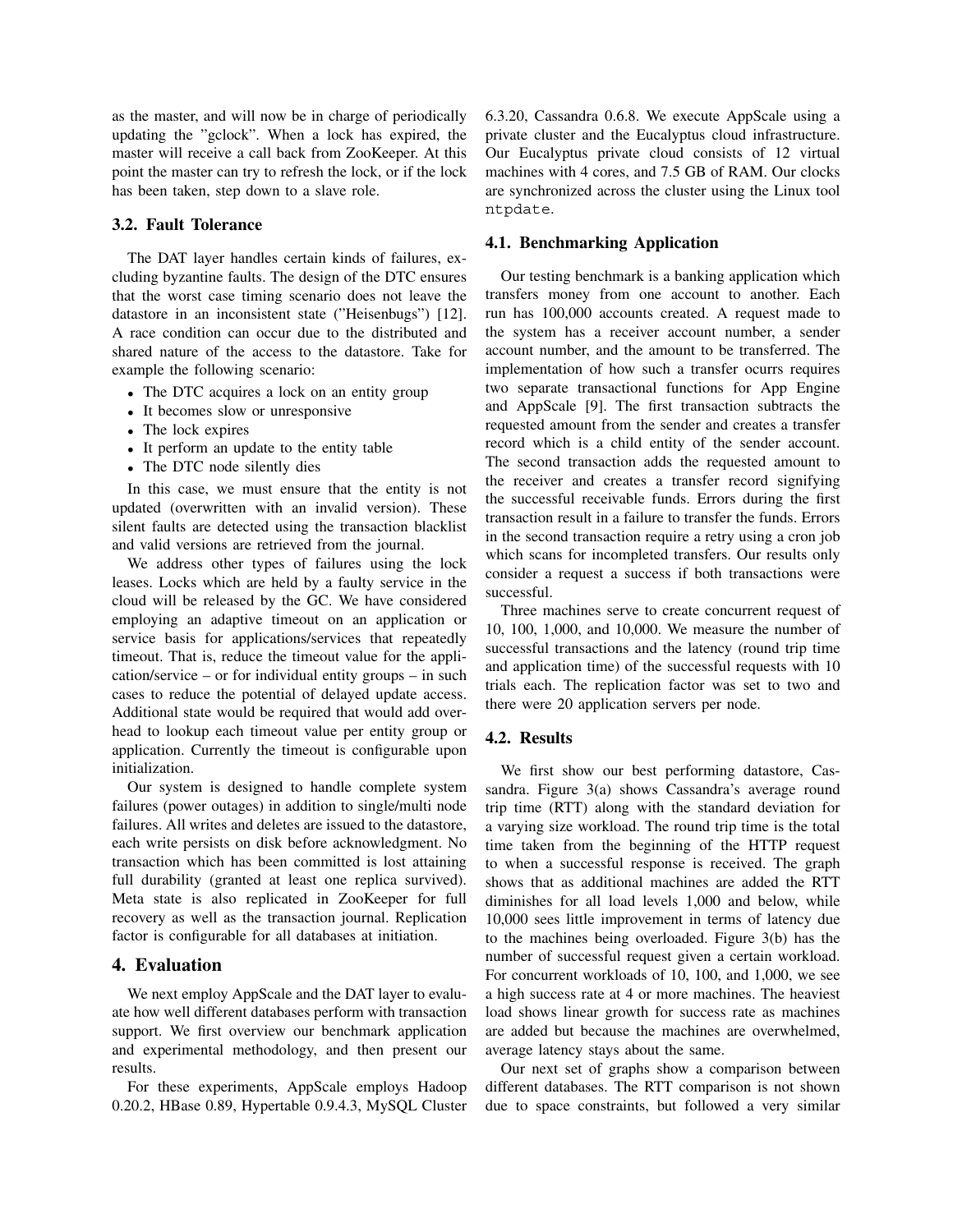

(a) Round trip time of successful transaction requests.



(b) Number of successful transaction request.

Fig. 3. Cassandra results as the number of machines increases.

pattern to Figure 3(a). Figure 4(a) shows a comparison of how long each request took to fulfill for a load of 10,000 simultaneous requests. We captured latency at the time when the application server received the request and when it replied (The RTT minus the routing time and queuing delay). MySQL, with its native transaction, performs worse due to its course-grain locks, while Cassandra has a latency that is multitudes faster, with Hypertable and HBase in-between. As the number of machines increases, there is more time being spent in the datastore layer, and less in front-end queuing delay. Figure 4(b) compares the datastores with the amount of successful responses with 10,000 concurrent request made and shows high correlation to Figure 4(a). This graph shows that Cassandra performs best, followed by HBase and Hypertable.

MySQL Cluster with its native transaction support does not scale as well as our DAT implementation. Hypertable is also consistent with its response time, but is almost twice as slow as Cassandra. Additional inves-





(a) Application request time of successful transaction request.

(b) Number of successful transaction request.

Fig. 4. A comparison of different datastores as the number of machines increases.

tigations show that while Hypertable actually has the best performance for gets across all datastores (average of 5ms), it is the slowest of the group in terms of put times (17ms for the 2 node case, and up to 23ms for the 12 node case). HBase's performance levels off as more machines are added, allowing for Hypertable to leap it with 10 nodes or more. Trials without transactions were done, where calls to the DAT layer were stubbed out and journal writes were disabled. The number of successes for Cassandra were on average 7,182 out of 10,000 as seen in Figure 5. This shows that there is significant overhead for enabling transactions because of the ZooKeeper latency, and therefore AppScale allows for the disabling of transaction semantics on a per application basis in return for throughput and latency improvements.

#### **5. Related Work**

Distributed transactions, two-phase locking, and multiversion concurrency control (MVCC) have been employed in a multitude of distributed systems since the